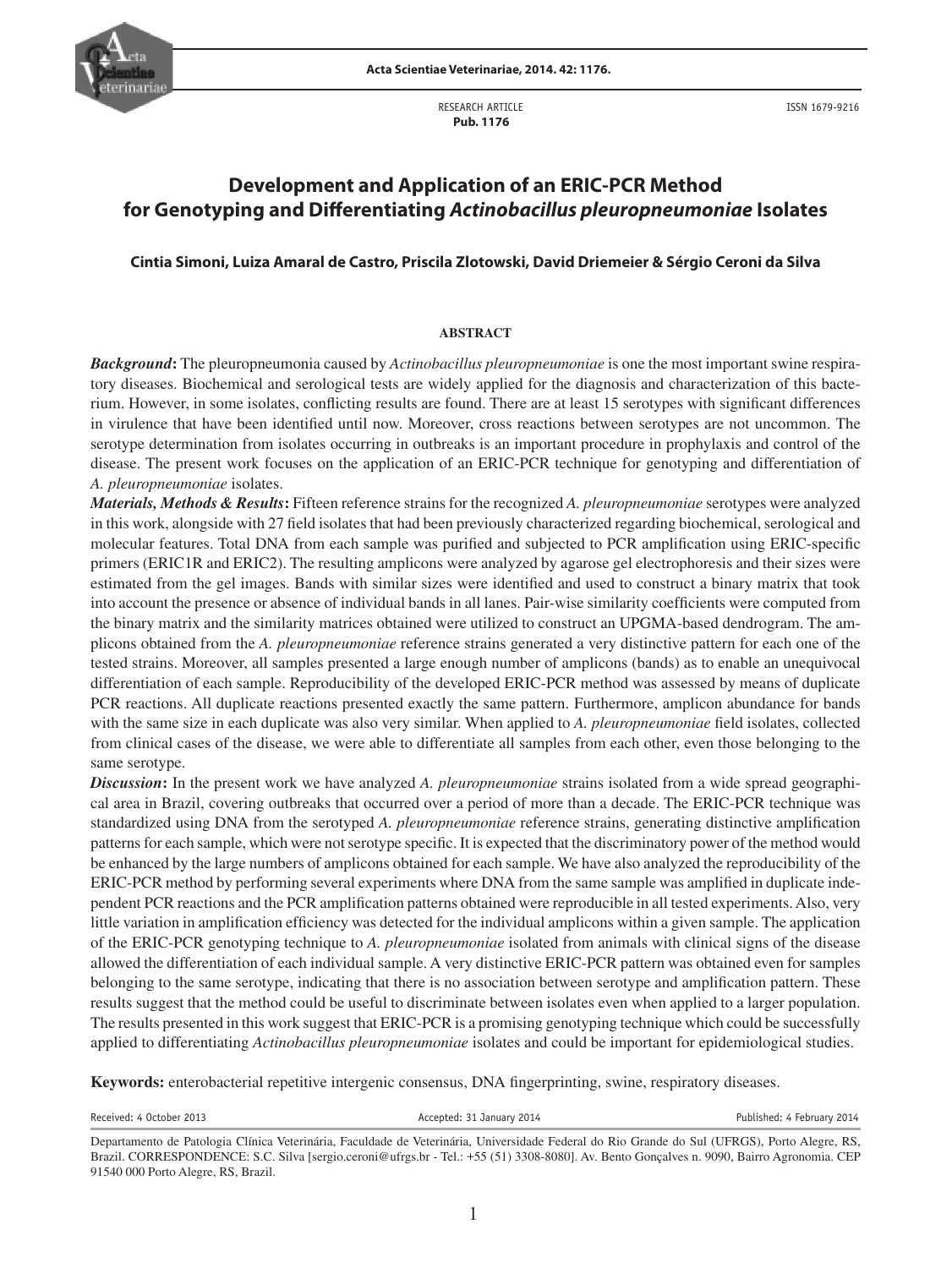#### **INTRODUCTION**

The bacterium *Actinobacillus pleuropneumoniae* is one of the most important pathogens of the swine respiratory tract, occurring widely in pig-producing countries and causing pleuropneumonia [7,17,19]. The acute form of the disease causes fibrinous pleuritis, resulting in high mortality and significant economic losses. In chronic and subclinical states the morbidity is low and the losses are mainly due to reduced growth rates and increased costs with medication and/or vaccination [19].

The virulence of *A. pleuropneumoniae* is associated to several factors as capsule, outer major proteins, lipopolysaccharides (LPS), proteases, adhesins and the RTX protein toxins. The RTX family of toxins is widely spread among gram negative pathogenic bacteria [7,18] and *A. pleuropneumoniae* serotypes vary in RTX (Apx I, II and III) production, which have distinct citotoxic and hemolytic effects. Also, all serotypes present a fourth RTX toxin, designated ApxIV. Previously, we have used PCR for the *apxIVA* gene and 16S rDNA sequencing to characterize field isolates of *A. pleuropneumoniae* and solve conflicting classification results [5].

*A. pleuropneumoniae* serotyping is one of the most important tools used in epidemiological studies and control programs of swine pleuropneumonia. It is mainly based on serological variations of the capsular antigens. There are at least 15 serotypes with significant differences in virulence that have been identified until now [2,6].

In order to differentiate *A. pleuropneumoniae* strains and/or isolates from outbreaks, we describe the developed and application of an ERIC-PCR (enterobacterial repetitive intergenic consensus) method based on the amplification of repetitive elements present in the *Actinobacillus pleuropneumoniae* genome.

### **MATERIALS AND METHODS**

## *Bacterial strains and culture conditions*

The 15 reference strains for the recognized *Actinobacillus pleuropneumoniae* serotypes used in this work are listed in Table 1. The field isolates of *A. pleuropneumoniae* (Table 2) were from Centro Nacional de Pesquisa de Suínos e Aves (CNPSA), EMBRAPA, Brazil, and had been previously characterized regarding biochemical and serological features [9,14,15] as well has molecularly [4,5]. Culture conditions have been previously described [10].

|  | Table 1. A. pleuropneumoniae reference strains. |  |  |
|--|-------------------------------------------------|--|--|
|--|-------------------------------------------------|--|--|

| Serotype       | Sample          | Source                       |  |
|----------------|-----------------|------------------------------|--|
| 1              | Shope 4074      | ATCC 27088 <sup>a</sup>      |  |
| 2              | 1536            | Dr. R. Ross <sup>b</sup>     |  |
| 3              | 1421            | Dr. R. Ross <sup>b</sup>     |  |
| $\overline{4}$ | M62             | ATCC 33378 <sup>a</sup>      |  |
| 5a             | K17             | ATCC 33377 <sup>a</sup>      |  |
| 5 <sub>b</sub> | L20             | Dr. R. Ross <sup>b</sup>     |  |
| 6              | Femo SCI-A      | Dr. R. Petersen <sup>c</sup> |  |
| 7              | WF83 SCI-A      | Dr. R. Petersen <sup>c</sup> |  |
| 8              | F384            | Dr. R. Petersen <sup>c</sup> |  |
| 9              | F <sub>60</sub> | Dr. R. Petersen <sup>c</sup> |  |
| 10             | 13039           | Dr. R. Ross <sup>b</sup>     |  |
| 11             | 56153           | Dr. R. Ross <sup>b</sup>     |  |
| 12             | 1096            | Dr. R. Ross <sup>b</sup>     |  |
| 13             |                 | CNPSA-EMBRAPA <sup>d</sup>   |  |
| 14             |                 | CNPSA-EMBRAPA <sup>d</sup>   |  |

<sup>a</sup> ATCC: American Type Culture Collection; <sup>b</sup>Dr. Richard Ross, Iowa State University, USA; <sup>c</sup>Dr. Ruth Petersen, Intervet, Denmark; <sup>d</sup>Centro Nacional de Pesquisa de Suínos e Aves, Empresa Brasileira de Pesquisa Agropecuária, Concórdia, SC, Brazil

Table 2. *A. pleuropneumoniae* field isolates, apx genes profiles and serotypes.

| Isolate |   | apx genes            |           |                  |
|---------|---|----------------------|-----------|------------------|
|         | I | $\mathbf{I}$         | $\rm III$ | Serotype         |
| 6635    |   |                      |           | $\mathfrak{Z}$   |
| 6636    |   |                      |           | 3                |
| 6735    |   |                      |           | NT               |
| 6740    |   |                      |           | 5 <sub>b</sub>   |
| 6742    |   |                      |           | 3                |
| 6743    |   |                      |           | 5 <sub>b</sub>   |
| 6744    |   |                      |           | 5 <sub>b</sub>   |
| 6745    |   | $\overline{\bullet}$ |           | 5 <sub>b</sub>   |
| 6746    |   | .<br>O               |           | 5 <sub>b</sub>   |
| 6747    |   | ó                    |           | $\boldsymbol{7}$ |
| 6751    |   | $\bullet$            |           | 5 <sub>b</sub>   |
| 6754    |   | Ő                    |           | 5 <sub>b</sub>   |
| 6778    |   |                      |           | 5 <sub>b</sub>   |
| 6789    |   |                      |           | 5 <sub>b</sub>   |
| 6790    |   |                      |           | 5 <sub>b</sub>   |
| 6791    |   |                      |           | 3                |
| 6792    |   |                      |           | 5 <sub>b</sub>   |
| 6796    |   |                      |           | 5 <sub>b</sub>   |
| 6800    |   |                      |           | 5 <sub>b</sub>   |
| 6801    |   |                      |           | 5 <sub>b</sub>   |
| 6802    |   |                      |           | 5 <sub>b</sub>   |
| 6803    |   | $\bullet$            |           | $\tau$           |
| 6804    |   | Ď                    |           | 7                |
| 6805    |   |                      |           | 5 <sub>b</sub>   |
| 6806    |   |                      |           | 5 <sub>b</sub>   |
| 6807    |   |                      |           | 5 <sub>b</sub>   |
| 6936    |   |                      |           | 3                |

All samples were obtained from swines with clinical disease. The apx genes profiles and serotypes had been previously characterized. NT: nontypeable.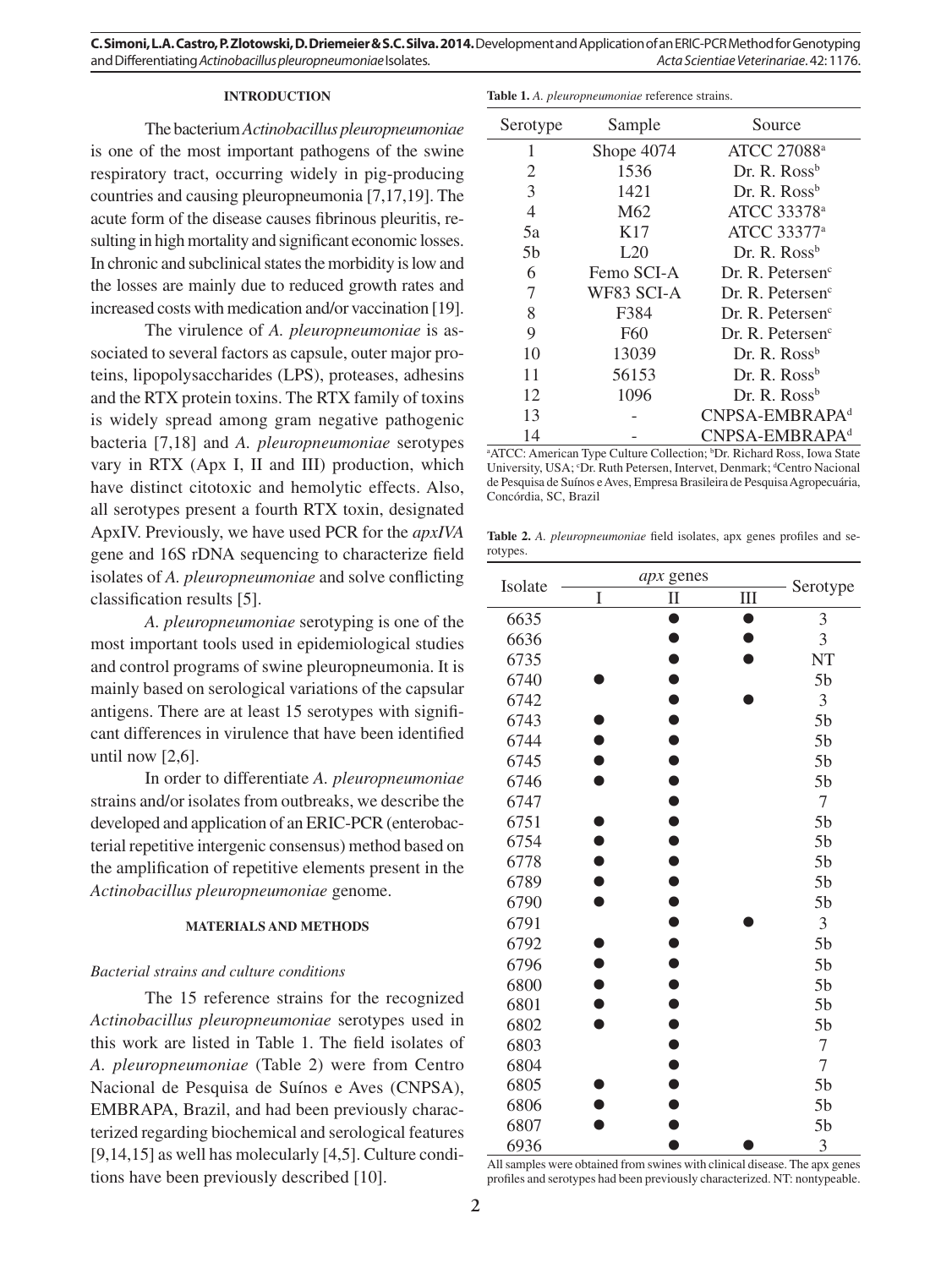# *DNA isolation and PCR conditions*

Total DNA purification has been previously described  $[5,13]$ . Briefly, a loopful of colonies from Columbia agar plates were washed in distilled water, resuspended in water with 1.7% SDS, 50 mg/mL of proteinase K and incubated at 65°C for 1 h. Total DNA was purified by repeated phenol-chloroform extractions and precipitation from the aqueous phase by adding 0.1 volumes of 3 M sodium acetate and 0.6 volumes of isopropanol. The DNA was dried and resuspended in distilled water.

# *ERIC-PCR*

PCR amplification was performed using primers ERIC1R and ERIC2 [20]. The PCR assays were performed in a Veriti DNA thermal cycler<sup>3</sup>. PCR mixture contained the reaction buffer (50 mM KCl, 10 mM Tris-Cl pH 8.3), 3.0 mM  $MgCl_2$ , 20 pmol of each primer, 2.5 U of *Taq* polymerase, 200 μM of each dNTP, template DNA and distilled water for a final volume of 25 μL. The reaction mixture was subjected to the following PCR cycling conditions: 95ºC for 2 min, followed by 35 cycles at 94ºC for 30 s, 50ºC for 1 min and  $72^{\circ}$ C for 2.5 min, and a final extension at 72ºC for 20 min.

Amplicons were submitted to electrophoresis in 1.5% Ultrapure agarose<sup>4</sup> at 85 V (8.5 V/cm) for 3 h in a BioRad Sub-Cell model 192 apparatus<sup>5</sup> containing 1x TBE buffer. Following electrophoresis the gels were stained with Sybr Gold<sup>4</sup> and photographed.

#### *Phylogenetic analysis*

Initially, the amplicons' sizes obtained from each sample were estimated from the gel images using the program Gel-Pro Analyzer version 46 . Bands occupying the same position in the different lanes of the gel (amplicons with similar sizes) were identified and used to construct a binary matrix that took into account the presence or absence of individual bands in all lanes. The binary matrix, scored as band presence  $(1)$  or absence  $(0)$ , was used to compute pair-wise similarity coefficients, and the similarity matrices obtained were utilized to construct an UPGMA-based dendrogram [1,12].

#### **RESULTS**

#### *ERIC-PCR of A. pleuropneumoniae reference strains*

DNA from *A. pleuropneumoniae* reference strains, serotypes 1 to 14, was amplified using ERIC1R/ ERIC2 primers and the resulting amplicons were separated by agarose gel electrophoresis (Figure 1). A distinctive pattern could be obtained for each one of the tested strains. Moreover, all samples presented a large enough number of amplicons (bands) as to enable an unequivocal differentiation of each sample.



Figure 1. ERIC-PCR of *A. pleuropneumoniae* reference strains. DNA from reference strains was amplified using ERIC1R/ ERIC2 primers and the amplicons submitted to electrophoresis on a 1.5% agarose gel. 1 to 14: amplicons from serotypes 1 to 14, respectively. M: 250 bp ladder (size marker). bp: base pairs.

#### *ERIC-PCR reproducibility*

In order to assess the reproducibility of the ERIC-PCR method, DNA from all *A. pleuropneumoniae* reference strains was amplified in duplicate PCR reactions and the amplicons submitted to agarose gel electrophoresis. A representative result is presented in Figure 2. All duplicate reactions presented exactly the same pattern. It is worth noting that the relative intensity (amplicon abundance) for bands with the same size in each duplicate is also very similar.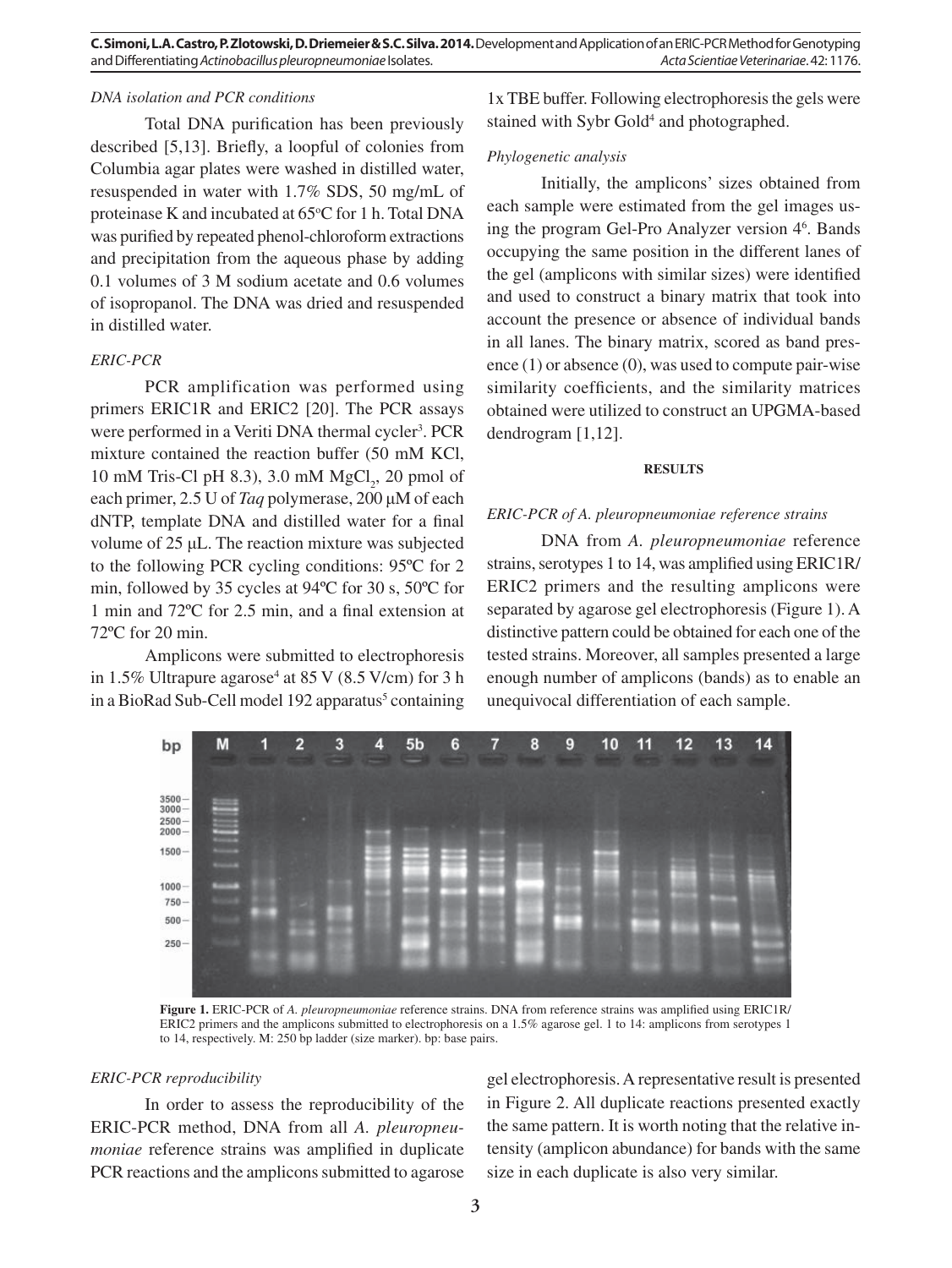**C. Simoni, L.A. Castro, P. Zlotowski, D. Driemeier & S.C. Silva. 2014.** Development and Application of an ERIC-PCR Method for Genotyping and Differentiating Actinobacillus pleuropneumoniae Isolates. Acta Scientiae Veterinariae. 42: 1176.



**Figure 2.** ERIC-PCR reproducibility. DNA from *A. pleuropneumoniae* reference strains, serotypes 4, 5b, 6 and 7, was amplified using ERIC1R/ERIC2 primers in independent PCR reactions. The resulting amplicons were submitted to electrophoresis on a 1.5% agarose gel. M: 250 bp ladder (size marker). bp: base pairs.

#### Application of ERIC-PCR to field strains

The ERIC-PCR method was applied to several *A. pleuropneumoniae* field strains. All samples were collected from clinical cases of the disease and are listed in Table 2. The resulting ERIC-PCR pattern is presented in Figure 3. Analysis of the patterns using reconstructed phylogenetic trees based on binary matrices allows differentiating all samples from each other, even those belonging to the same serotype.

#### **DISCUSSION**

Swine pleuropneumonia is one of the most important respiratory diseases in swine breeding herds around the world. To determine epidemiological aspects and to monitor prophylactic programs the precise characterization of the etiologic agent is required [17]. The standard methods to detect *A. pleuropneumoniae* infection are culture and serology [3]. According to some authors [8,16] the wide variability of the results from biochemical tests, difficulties in serotyping and the occurrence of bacteria that mimic the phenotypic and antigenic patterns impose the necessity of new, rapid and sensitive methods to solve doubts on the classification of *A. pleuropneumoniae*.

To the extent of our knowledge this is the first work applying ERIC-PCR to differentiate among isolates of the bacterium *A. pleuropneumoniae*. The present study revealed that whole genome analysis could be a satisfactory approach for genotyping *A. pleuropneumoniae*



**Figure 3.** Phylogenetic analyses of ERIC-PCR derived patterns from *A. pleuropneumoniae* samples. Three groups containing 9 (panel A) or 10 (panels B and C) *A. pleuropneumoniae* DNA samples were analyzed by ERIC-PCR. Each group was PCR amplified and submitted to gel electrophoresis separately. The reconstructed phylogenetic tree is presented on the left alongside with the corresponding ERIC-PCR pattern (on the right). The numbers correspond to the samples listed on Table 2 (with their respective serotypes). Ref.: reference strain (listed on Table 1). NT: nontypeable.

strains. It is worth mentioning that the strains analyzed in this work were isolated not from a single outbreak but over a period of more than a decade and also from wide spread geographical area in Brazil [11].

In order to standardizing the ERIC-PCR technique applied to *A. pleuropneumoniae*, we have used DNA samples from serotyped reference strains (Figure 1). All samples analyzed presented a distinctive amplification pattern. It is worth noting that the patterns were not serotype specific, as further analyses indicated. Also important, it is expected that the large numbers of amplicons for each sample would enhance the discriminatory power of the method.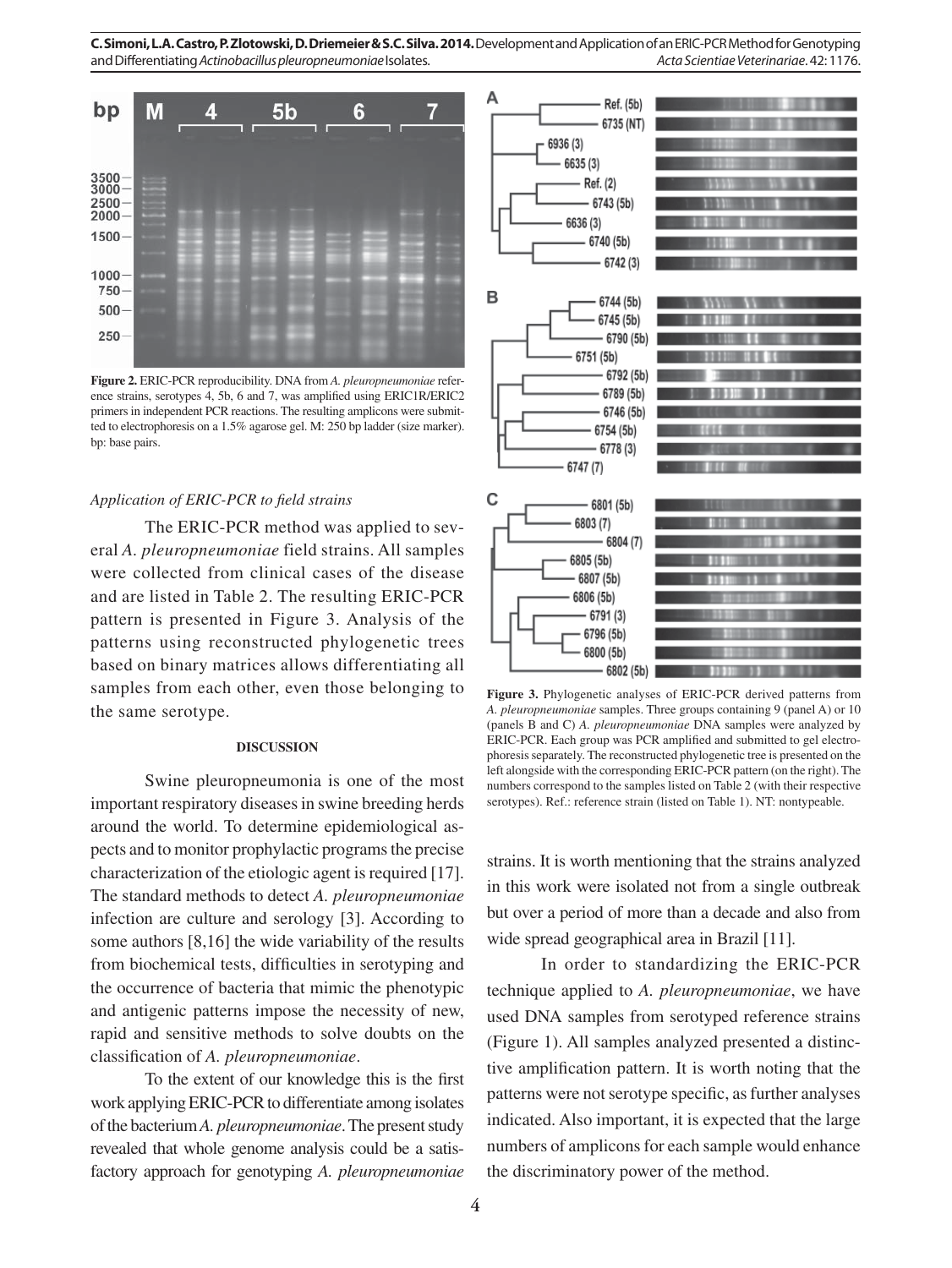Another key aspect to any genotyping method is its reproducibility. We conducted several experiments where DNA from the same sample was amplified in duplicate independent PCR reactions. A representative result from such an experiment is presented in Figure 2. The PCR amplification patterns obtained for reference serotypes were reproducible in all tested experiments. Besides the number and size of bands for each sample, the band intensities where also reproducible, indicating very little variation in amplification efficiency for the individual amplicons within a given sample.

When the developed ERIC-PCR genotyping technique was applied to DNA from *A. pleuropneumoniae* isolated from animals with clinical signs of the disease, a specific amplification pattern could also be visualized for each individual sample (Figure 3). In order to analyze and compare the resulting patterns we have used reconstructed phylogenetic trees based on UPGMA (Unweighted Pair Group Method with Arithmetic Mean), using similarity matrices derived from the binary matrices corresponding to the band pattern. Reconstructed trees analyses indicate that all samples presented enough differences as to allow the differentiation of every sample. It must be pointed out that a maximum of ten samples could be analyzed at a single electrophoresis run due to limitations imposed by the gel system we have used. Despite most of the samples belonging to serotype 5b, none presented the same ERIC-PCR pattern. Also, there is no association between serotype and amplification pattern, indicating that the method could be useful to discriminate between isolates even when applied to a larger population.

Since the use of ERIC-specific primers enables PCR amplification from a plethora of bacterial genomes other than the Enterobacteriaceae family [21], a major drawback in applying ERIC-PCR to differentiate among *A. pleuropneumoniae* strains is the requirement for previously isolated and identified pure colonies of

this bacterium. Currently, we are working on a different genotyping strategy based on the amplification of unique repetitive sequences of *A. pleuropneumoniae*, enabling PCR genotyping from clinical samples such as nasal swabs or bronchoalveolar lavage without any prior sample characterization.

## **CONCLUSION**

Taken together, our results suggest that ERIC-PCR is a promising genotyping technique which could be successfully applied to differentiating *Actinobacillus pleuropneumoniae* isolates. This genotyping technique could be instrumental in epidemiological studies aiming at comparing the strains occurring at different outbreaks of the disease which in turn would have an impact on vaccination and other control programs.

SOURCES AND MANUFACTURERS Oxoid, Basingstoke, UK. Sigma Chemical Co., St. Louis, MO, USA. Applied Biosystems (Life Technologies), São Paulo, SP, Brazil. Invitrogen (Life Technologies), São Paulo, SP, Brazil. Bio-Rad Laboratórios Brasil Ltda, São Paulo, SP, Brazil. MediaCybernetics, Rockville, MD, USA.

*Funding***.** The authors would like to acknowledge the financial support from UFRGS (Universidade Federal do Rio Grande do Sul, Programa de Iniciação Científica), CNPq (Conselho Nacional de Desenvolvimento Científico e Tecnológico), CAPES (Coordenação de Aperfeiçoamento de Pessoal de Nível Superior, Programa Nacional de Pós-Doutorado [PNPD/2009, processo 02641/09-7] and FA-PERGS (Fundação de Amparo à Pesquisa do Estado do Rio Grande do Sul, Programa de Complementação de Bolsas de Pós-doutorado [Edital CAPES/FAPERGS nº 07/2012, processo 0757/12-3].

*Acknowledgements***.** The authors would like to thank Dr. Itamar Antônio Píffer, formerly from CNPSA-EMBRAPA, for kindly making available all the *Actinobacillus pleuropneumoniae*  samples.

*Declaration of interest*. The authors report no conflicts of interest.

## **REFERENCES**

- **2 Blackall P.J., Klaasen H.L.B.M., van den Bosch H., Kuhnert P. & Frey J. 2002.** Proposal of a new serovar of *Actinobacillus pleuropneumoniae*: serovar 15. *Veterinary Microbiology*. 84(1-2): 47-52.
- **3 Cho W. & Chae C. 2001.** Genotypic prevalence of *apxIV* in *Actinobacillus pleuropneumoniae* field isolates. *Journal of Veterinary Diagnostic Investigation*. 13(2): 175-177.
- **4 Collares R.M. 2000.** Análise molecular dos genes para as toxinas de *Actinobacillus pleuropneumoniae* em isolados de campo. 85f. Porto Alegre, RS, Brasil. Dissertação (Mestrado em Ciências Veterinárias) - Programa de Pós-graduação em Ciências Veterinárias, Universidade Federal do Rio Grande do Sul.

**<sup>1</sup> Armstrong J.S., Gibbs A.J., Peakall R. & Weiller G. 1994.** The RAPDistance Package [Fonte: <http://life.anu.edu. au/pub/software/RAPDistance> and <http://life.anu.edu.au/molecular/software/rapd.html>].